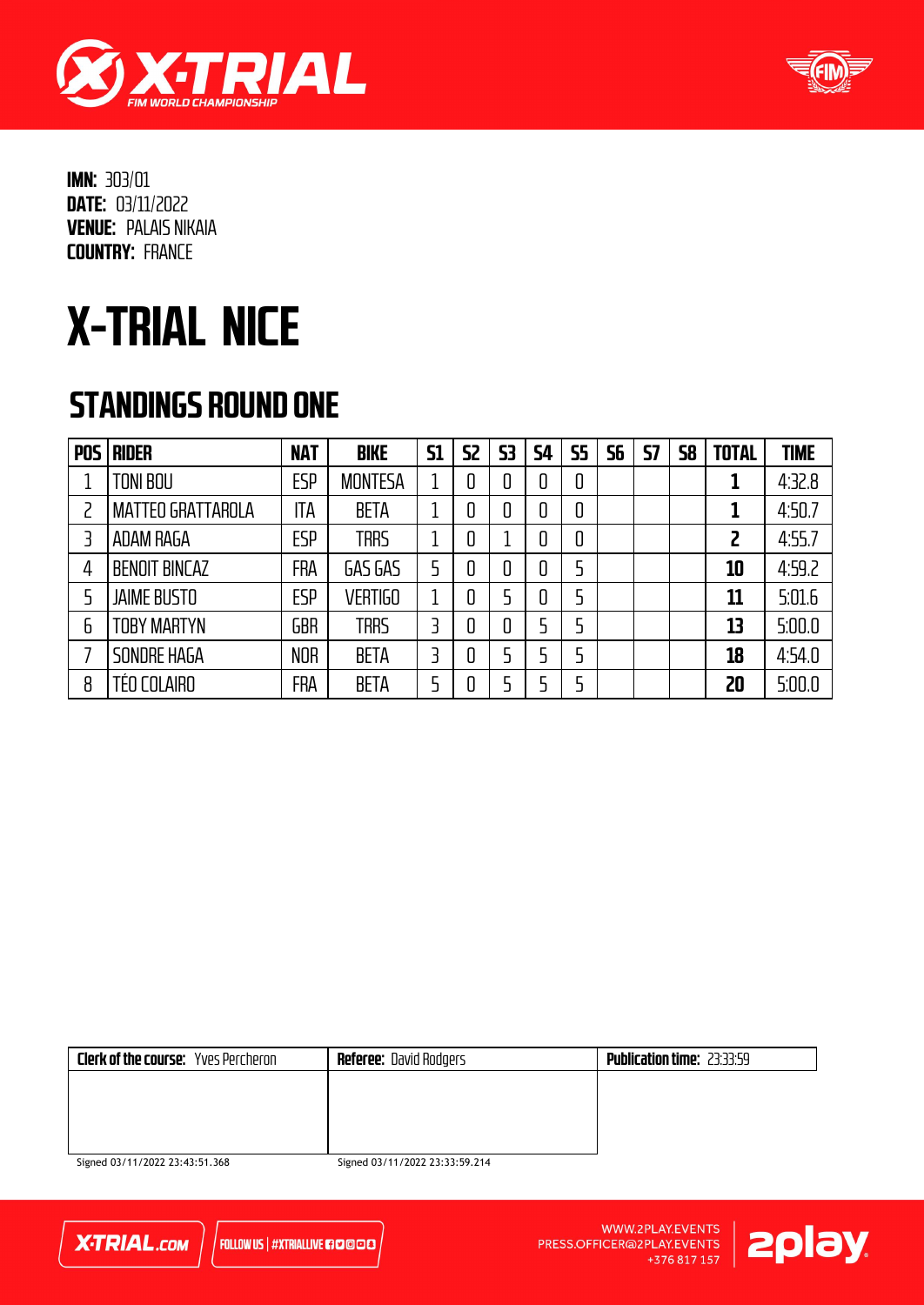



# X-TRIAL NICE

### STANDINGS ROUND TWO

| <b>POS</b> | <b>RIDER</b>             | <b>NAT</b> | <b>BIKE</b>    | <b>S1</b> | S2 | 53 | <b>S4</b> | <b>S5</b> | 56 | <b>S7</b> | <b>S8</b> | <b>TOTAL</b> | <b>TIME</b> |
|------------|--------------------------|------------|----------------|-----------|----|----|-----------|-----------|----|-----------|-----------|--------------|-------------|
|            | TONI BOU                 | <b>ESP</b> | <b>MONTESA</b> |           |    |    | 0         |           |    |           |           |              | 4:38.5      |
|            | ADAM RAGA                | <b>ESP</b> | <b>TRRS</b>    |           |    |    |           | 0         |    |           |           | 8            | 4:48.5      |
|            | <b>MATTEO GRATTAROLA</b> | ITA        | <b>BETA</b>    |           |    |    | 0         | 0         |    |           |           | 11           | 4:28.2      |
|            | <b>JAIME BUSTO</b>       | <b>ESP</b> | <b>VERTIGO</b> |           |    |    |           | 0         |    |           |           | 12           | 4:30.3      |
|            | TOBY MARTYN              | <b>GBR</b> | trrs           |           |    |    |           |           |    |           |           | 12           | 4:30.8      |
| 6          | <b>BENOIT BINCAZ</b>     | FRA        | GAS GAS        |           |    |    |           |           |    |           |           | 13           | 4.17.9      |

#### STANDINGS AFTER ROUND TWO (R1+R2)

| <b>POS</b>     | <b>RIDER</b>             | <b>NAT</b> | <b>BIKE</b>    | R1 | R <sub>2</sub> | <b>TOTAL</b> |
|----------------|--------------------------|------------|----------------|----|----------------|--------------|
|                | <b>TONI BOU</b>          | ESP        | <b>MONTESA</b> |    |                | 2            |
|                | ADAM RAGA                | ESP        | <b>TRRS</b>    |    | 8              | 10           |
| $\overline{3}$ | <b>MATTEO GRATTAROLA</b> | ITA        | <b>BETA</b>    |    | 11             | 12           |
| 4              | <b>JAIME BUSTO</b>       | ESP        | <b>VERTIGO</b> |    | 12             | 23           |
| 5              | <b>BENOIT BINCAZ</b>     | <b>FRA</b> | GAS GAS        | 10 | 13             | 23           |
| 6              | <b>TOBY MARTYN</b>       | GBR        | <b>TRRS</b>    |    | 12             | 25           |

| <b>Clerk of the course:</b> Yves Percheron | <b>Referee: David Rodgers</b>  | <b>Publication time: 23:33:59</b> |
|--------------------------------------------|--------------------------------|-----------------------------------|
|                                            |                                |                                   |
|                                            |                                |                                   |
|                                            |                                |                                   |
|                                            |                                |                                   |
| Signed 03/11/2022 23:43:51.368             | Signed 03/11/2022 23:33:59.214 |                                   |

**X-TRIAL.com** 

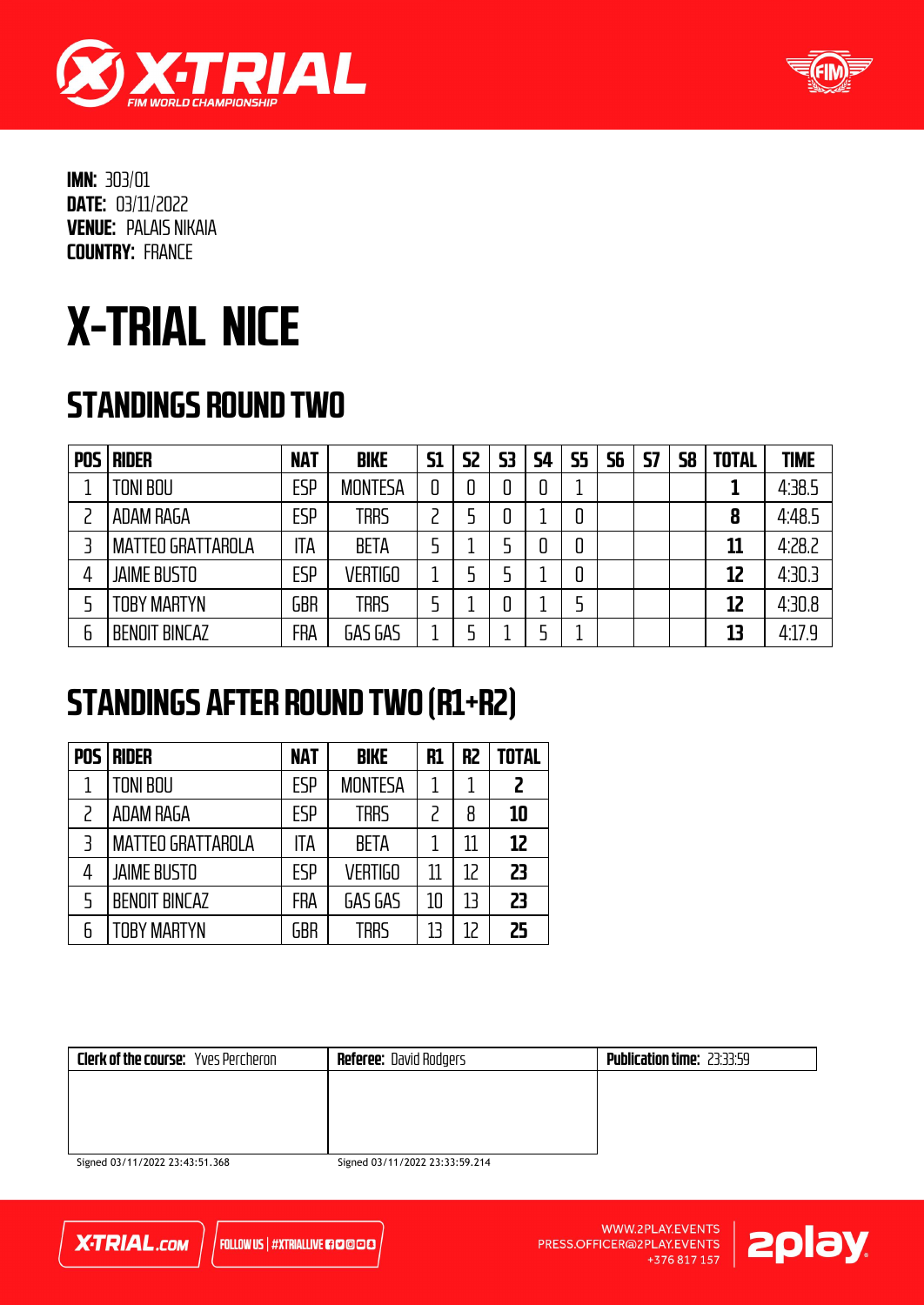



# X-TRIAL NICE

### STANDINGS FINAL

| <b>POS</b> | <b>RIDER</b>             | <b>NAT</b> | <b>BIKE</b>    | C1<br>┚┹ | 57<br>JL | 53 | 54 | <b>S5</b> | <b>S6</b> | 57 | S <sub>8</sub> | <b>TOTAL</b> |
|------------|--------------------------|------------|----------------|----------|----------|----|----|-----------|-----------|----|----------------|--------------|
|            | TONI BOU                 | ESP        | <b>MONTESA</b> |          |          |    | -  |           |           |    |                |              |
|            | ADAM RAGA                | ESP        | TRRS           |          |          |    |    |           |           |    |                | 13           |
|            | <b>MATTEO GRATTAROLA</b> | ۱TA        | <b>BETA</b>    |          |          |    |    |           |           |    |                | 16           |

### X-TRIAL CLASSIFICATION

| <b>POS</b> | <b>RIDER</b>             | <b>NAT</b> | <b>BIKE</b>    | <b>S1</b> | <b>S2</b> | 53 | <b>S4</b> | <b>S5</b> | 56 | <b>S7</b> | <b>S8</b> | <b>TOTAL</b>   |         |
|------------|--------------------------|------------|----------------|-----------|-----------|----|-----------|-----------|----|-----------|-----------|----------------|---------|
|            | TONI BOU                 | ESP        | <b>MONTESA</b> |           |           | 0  | 0         |           | 0  |           |           | $\overline{c}$ | Final   |
|            | <b>ADAM RAGA</b>         | <b>ESP</b> | <b>TRRS</b>    |           |           | 5  |           | 0         | 5  |           |           | 13             | Final   |
|            | <b>MATTEO GRATTAROLA</b> | ITA        | <b>BETA</b>    | っ         |           | っ  |           |           | 5  |           |           | 16             | Final   |
| 4          | <b>JAIME BUSTO</b>       | <b>ESP</b> | <b>VERTIGO</b> |           |           | 5  |           | 0         |    |           |           | 12             | Round 2 |
| 5          | <b>BENOIT BINCAZ</b>     | FRA        | GAS GAS        |           |           |    |           |           |    |           |           | 13             | Round 2 |
| 6          | TOBY MARTYN              | <b>GBR</b> | <b>TRRS</b>    | 5         |           | 0  |           | 5         |    |           |           | 12             | Round 2 |
|            | SONDRE HAGA              | <b>NOR</b> | <b>BETA</b>    |           |           | 5  | 5         | 5         |    |           |           | 18             | Round 1 |
| 8          | TÉO COLAIRO              | FRA        | <b>BETA</b>    | 5         |           | 5  |           | 5         |    |           |           | 20             | Round 1 |

| <b>Clerk of the course:</b> Yves Percheron | <b>Referee: David Rodgers</b> | <b>Publication time: 23:33:59</b> |
|--------------------------------------------|-------------------------------|-----------------------------------|
|                                            |                               |                                   |
|                                            |                               |                                   |
|                                            |                               |                                   |
| $ -$<br>.                                  | $ -$                          |                                   |

Signed 03/11/2022 23:43:51.368

Signed 03/11/2022 23:33:59.214